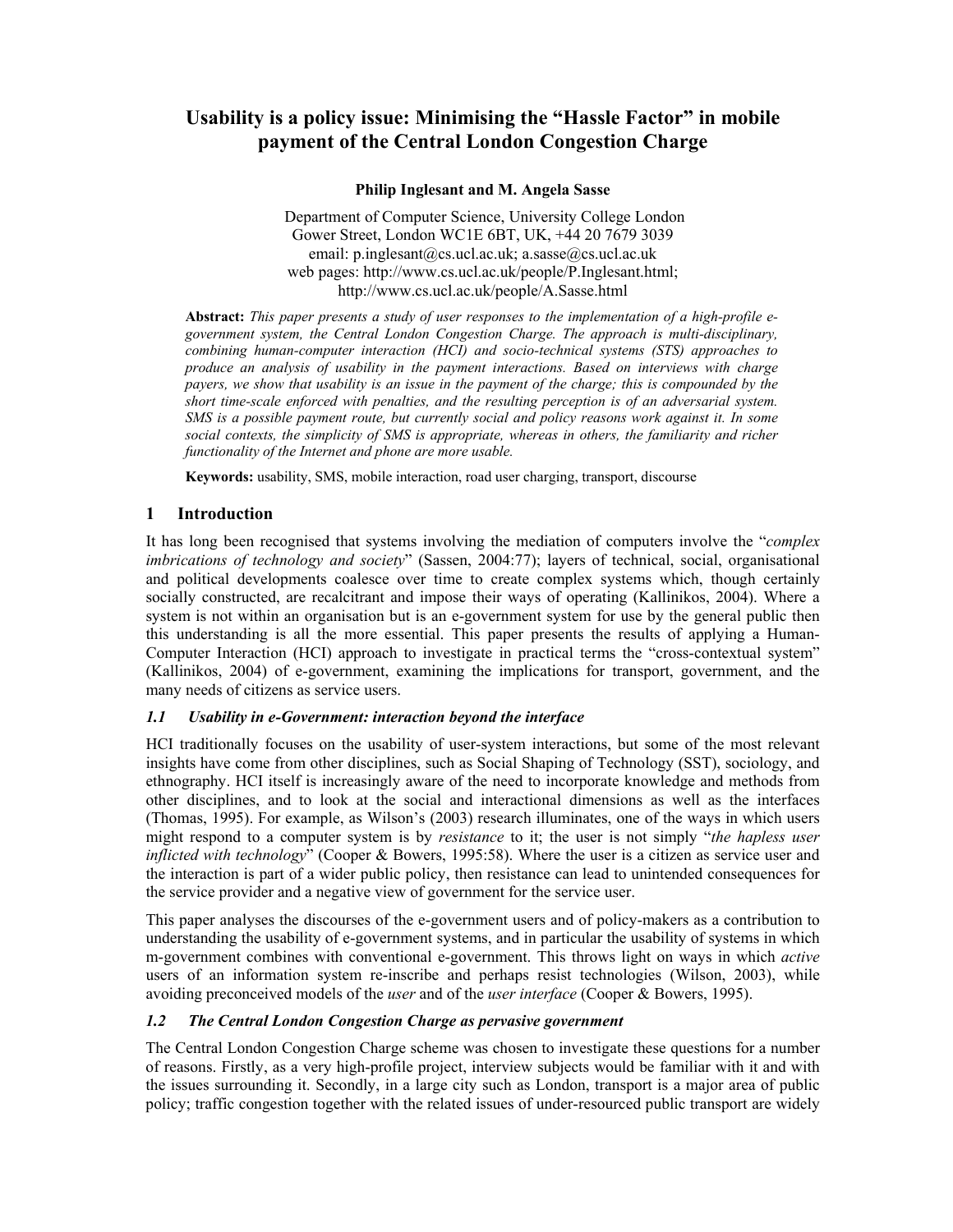considered by both public and business as London's most pressing problem (GLA, 2001). Thirdly, the scheme as implemented relies heavily on e-government to function, using a combination of mobile, Internet, electronic devices in retail outlets, and the telephone; this makes it an excellent example of the intersection between many different electronic and non-electronic interfaces. Looking to the future, there are current and emerging electronic systems which could remove much of the reliance on user action inherent in the existing architecture.

The design of the scheme requires daily payments for most users, and it is this which gives rise to the interactions which are of interest here. Transport for London (TfL) is concerned that these very frequent and routine interactions should be as easy and fast as possible. Clearly, though, it is also necessary to consider whether a design which does not require daily interactions, or which allows daily payments to be made more easily or on a different time-scale, might overcome the usability problems. Making payment of the Congestion Charge as easy as possible is not simply a question of making it mobile; we have to consider how mobile payments connects with other forms of e-government, and with wider policy issues.

There are, then, three successive levels of interest:

- 1. What are the usability problems around mobile payment of the Central London Congestion Charge? Why do users choose to pay by the existing SMS-based mobile method, or to avoid it? What role does SMS payment play in overcoming usability problems with payment of the charge?
- 2. What determines users' choice of payment methods? Are some methods of payment not being used, and why? Would a changed payment regime improve the Human-Computer Interactions in this broader sense?
- 3. What are users' experiences with e-government interaction? Do these experiences contribute to, or do they arise from, positive and negative attitudes towards the Congestion Charge, and perhaps to government services in general?

#### *1.3 Contribution of this research*

Discourse was collected from a number of sources: from published documentation, from political sources such as manifestos and minutes of committee meetings; and from interviews with transport and other organisations as well as with newsagents and others involved in collecting the charge. The main discourse, though, which forms the basis of this paper, was from standard interviews with fifty charge payers.

In addition, interviews were held with policy and implementation staff at various levels.

There are three key findings:

- 1. The use of SMS as a payment method is largely deterred by elements outside the interface of the SMS technology itself, particularly by users' unfamiliarity with it and by the need to register;
- 2. Some users have a negative view of the payment of the Congestion Charge, which tends to colour their attitude towards the charge more generally, whereas for others it is simply a "nuisance";
- 3. A combination of factors the need for daily payments, the need for the payer to remember to take action to pay, and the payment deadline *together with* the Penalty Charge - is felt by some to be unnecessarily restrictive and contributes to negative perceptions of the Congestion Charge.

The next section gives a brief background to the Central London Congestion Charge, highlighting particular technical and policy considerations which have usability implications. This is followed by findings from discourses of charge payers and policy-makers, showing, with illustrative examples, how these usability issues are worked out in practice. Following this, it is possible to make recommendations for enhanced usability of payment for the Central London Congestion Charge. Finally, implications are drawn for usability in e-government more generally.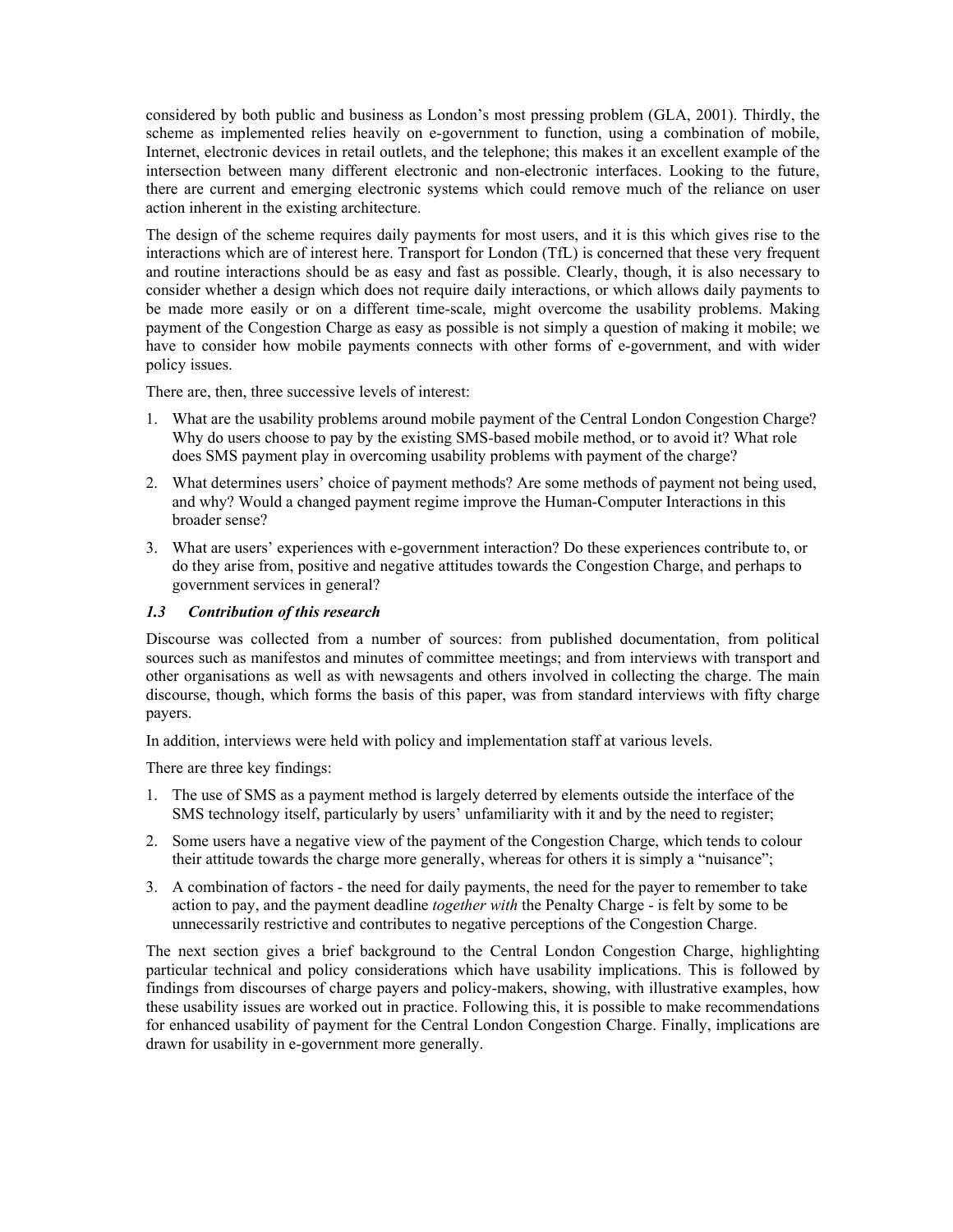# **2 Background to the Central London Congestion Charge**

The Central London Congestion Charge was introduced in February, 2003. It is the largest congestion charging scheme in the world according to its implementers, but not unique. Other cities use a charge to enter an urban area (Trondheim, Oslo, Bergen, Durham), other road pricing schemes such as toll express roads (Melbourne, Toronto), or mixed schemes (Singapore) (Commission for Integrated Transport, 2004). The introduction followed several years of discussion and research (Government Office for London, 2000). Enabling legislation to allow local authorities to charge road users was proposed in the 1998 Transport White Paper and implemented in the Greater London Authority Act (Department for Transport, 1998).

Unlike many other congestion charging and road pricing schemes in the world, the system does not work using electronic tags or other vehicle modification, but on the basis of camera recording of number plates (Automatic Number Plate Recognition, ANPR) at entry and exit from the zone and while driving in the zone (TfL, 2005b). The basic charge of  $£5$  per day<sup>1</sup> is good for any number of vehicle movements, entries, and exits during the day.

The charge has to be paid on the day or up to 65 days previously: if paid after 22:00 on the day, it rises to £10 (TfL, 2004;TfL 2005b). There are high penalties for those who fail to pay the charge by the deadline of midnight on the day of entering the charging zone; initially, a Penalty Charge Notice of £100 is issued, reduced to £50 if paid within fourteen days. If the penalty charge is not paid within 28 days, a £150 *charge certificate* is issued. Continued failure to pay might result in registration of the debt with the County Court and possibly the appointment of bailiffs to recover the debt; in cases of failure to pay three or more penalty charges, a vehicle may be immobilised or impounded, in which case charges are made for its release, or it may be disposed of (TfL, 2004; TfL, 2005b).

The charge can be paid (TfL, 2003) by post (a very small number of actual payments), online, at selected newsagents, convenience stores and petrol stations (however, some chains of petrol stations do not have payment points), TfL information centres, using self-service machines in car parks, by phone to a call centre, and by SMS message from a mobile phone, which requires pre-registration (part of *Fast Track*).

# *2.1 Mobile interactions in payment of the Central London Congestion Charge*

-

The existing London scheme is a *licence* scheme (TfL, 2004:article 6(1)(a)); that is, with certain exceptions, road users must purchase, in advance or on the day, a licence (represented by an entry in a database and possibly a receipt) to use a vehicle on the roads within the charging zone during the charging times. A licence scheme presents a need for interactions in the purchase of the daily licence (the licence can be purchased in "bulk" but is still essential daily<sup>2</sup>). This contrasts with a billing scheme; the onus is on the road user to ensure that they pay, or risk a penalty charge. Electronic road pricing requiring devices fitted to vehicles (*Tag and Beacon*), as has been proposed in London and as is used in some other cities, would allow for automated collection (Department for Transport, 2004). Such systems also allow for far greater flexibility, for example the ability to vary the charge depending on the actual level of congestion at any time.

Mobile interactions are implicated in payments of the Central London Congestion Charge in at least two ways: firstly, and currently, as a suitable means of payment using technology such as mobile phones or mobile PDAs; and secondly, potentially using on-board units or other devices to enable faster or more flexible charging in future.

The current implementations of mobile payment for the Central London Congestion Charge, however, are very limited, being restricted to use of SMS text for single daily (or weekly, in the case of residents

<sup>&</sup>lt;sup>1</sup> This will rise to £8 from July, 2005. At the same time, the Congestion Charge for fleet vehicles will rise from £5.50 to £7 (that is, it will become lower than the non-fleet charge), and discounts in the form of charge-free days for monthly and annual payments will be introduced (GLA, 2005); these changes are intended to make payment easier for businesses and frequent drivers, but do not address all of the issues raised in this paper.

<sup>&</sup>lt;sup>2</sup> This will be partially offset, from July 2005, by discounts for annual and monthly payments, but these must be for consecutive chargeable days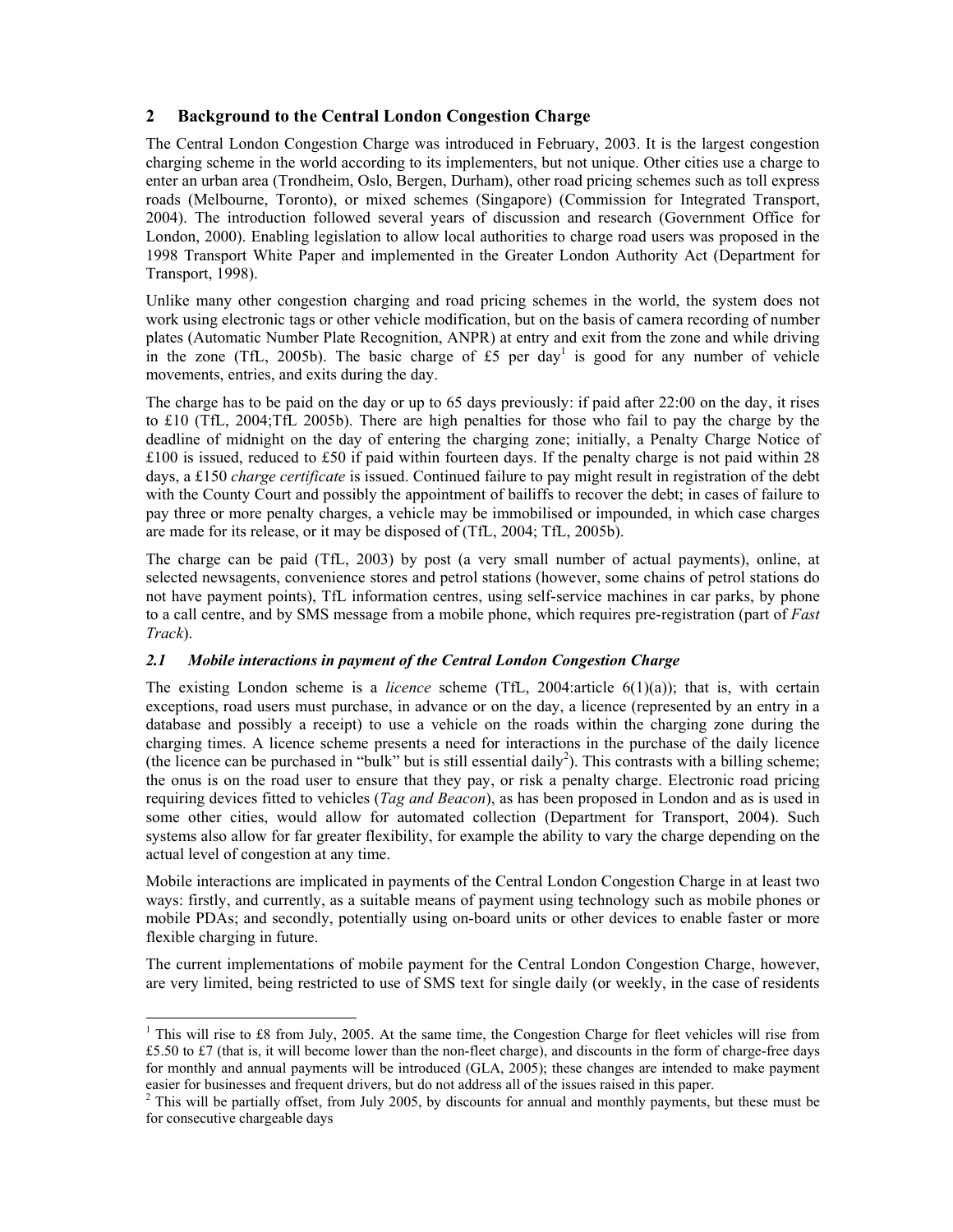paying the discounted charge) payments, for the current day or week. Our research identified a number of problems with this in terms of 1) the functionality of the payment system; 2) difficulties of use; and 3) concerns about the use of SMS for making payments generally.

To register for SMS payment, the customer first registers and is given a unique customer number and *Fast Track* card. Registering for SMS payment is an option for registered customers; this can either be done immediately following registration or by logging-in later, supplying a PIN and confirmation of Post Code. It is also possible to register for *Fast Track* and SMS payment via the call centre.

| Inglesant<br>My details<br>Name & telephone<br>$\blacktriangleright$ Address<br>$\blacktriangleright$ Vehicles<br>$\triangleright$ Contact preferences<br>Credit/Debit card<br>$\triangleright$ SMS<br>$\triangleright$ PIN<br>Purchase history<br>Pay the charge<br>Pay PCN<br>Enquiry/Complaint<br>Logout $(x)$ | My details - SMS text messaging details                                                                                                                                                               |                                     |  |                                                                                                                                                                          |
|-------------------------------------------------------------------------------------------------------------------------------------------------------------------------------------------------------------------------------------------------------------------------------------------------------------------|-------------------------------------------------------------------------------------------------------------------------------------------------------------------------------------------------------|-------------------------------------|--|--------------------------------------------------------------------------------------------------------------------------------------------------------------------------|
|                                                                                                                                                                                                                                                                                                                   | Mobile phone number<br>Default vehicle<br>Purchase for any vehicle<br><b>Credit/Debit card details</b><br>Card number<br>Card issue date (mm/yyyy)<br>Card expiry date (mm/yyyy)<br>Card issue number | 0779 999 9999<br>LX00XXX<br>$*_{1}$ |  | $\star$<br>Checking this box will allow your mobile phone to be used to pay for<br>vehicles other than your registered vehicles.<br>эk.<br>×.<br>(Only for Switch cards) |
|                                                                                                                                                                                                                                                                                                                   | * - Items marked with an asterisk must be completed<br><b>Back</b>                                                                                                                                    | ん<br>Submit                         |  | Check this box to indicate you understand and accept all the SMS Text terms and conditions                                                                               |

**Figure 1: Registering for SMS payment – adding phone and card details to the customer registration** 

# **3 Discourses of the Central London Congestion Charge**

Data collection and analysis was based on a view of discourse as 'the practices that systematically form the objects of which they speak' (Foucault 1972:54), as expressed the policies of government, in exchanges in public fora such as meetings of committees, and in the discourses of citizens as service users.

# *3.1 Data collection*

-

Fifty charge payers were interviewed between mid-January and mid-February 2005 using a structured interview, followed by ten in-depth interviews from a mixed sample including drivers and non-drivers.<sup>3</sup> Payers were asked about changes to their travel patterns before and after the introduction of the charge; whether they pay the charge daily or for longer periods, and *why*; any problems with payment of the charge using their preferred method of payment; whether they had ever registered for SMS or *Fast Track*, and whether they had actually paid using SMS, and if not, why not.

The results are felt to be valid, because they identify discourses which were not anticipated in the structured interview questions and which were common across several interviewees. A relatively small sample size is commensurate with a discourse rather than a quantitative approach (Potter & Wetherell, 1987). However, there are some groups of users under-represented in the sample, notably people who *never* drive in Central London during congestion times; this is an area of ongoing research.

<sup>&</sup>lt;sup>3</sup> A large amount of this data from charge payers was collected by undergraduate students at UCL as part of a final-year project, and the authors of this paper gratefully acknowledge their contribution.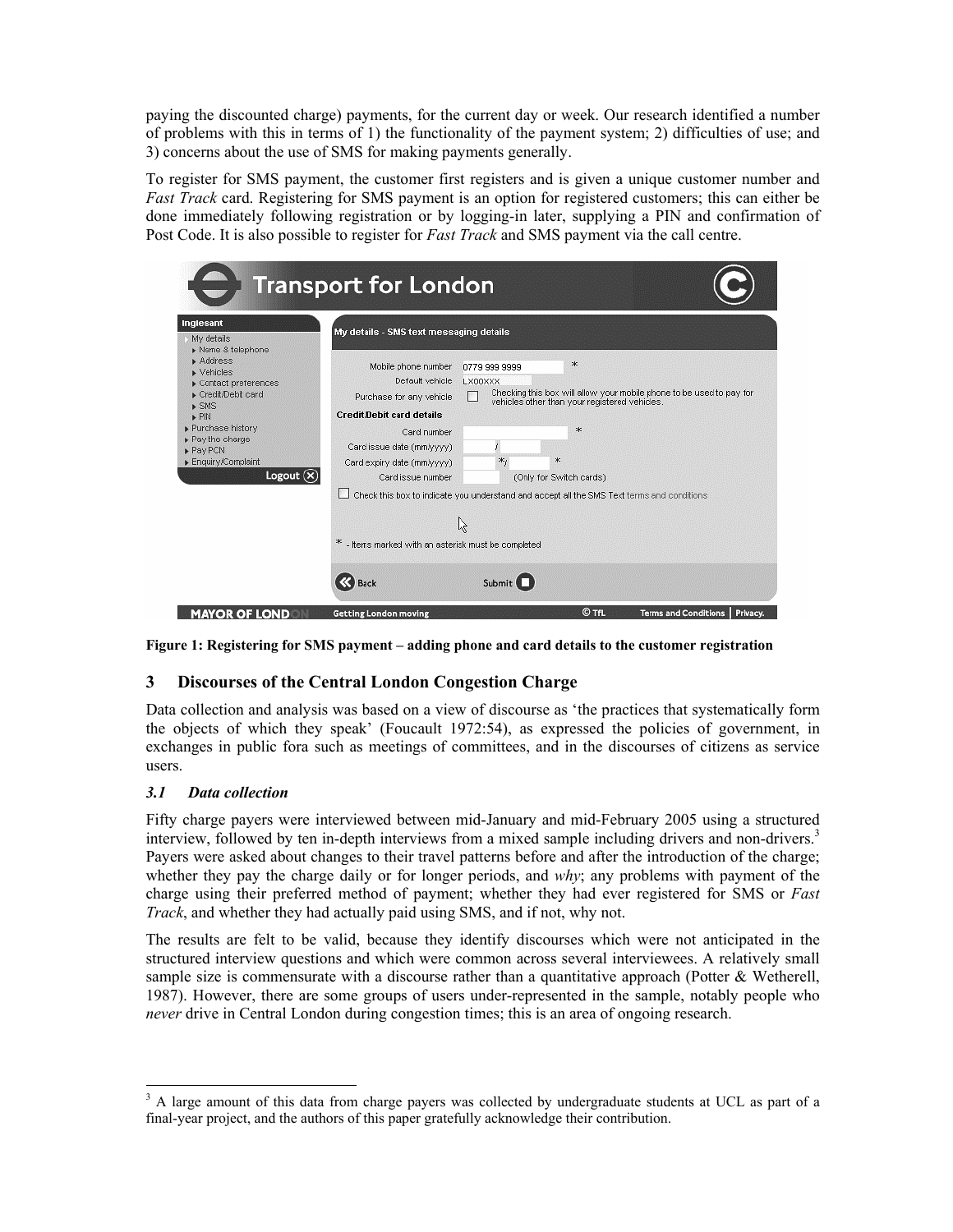# *3.2 Findings*

Recall that the specific interest, which throws light on the wider question, was in mobile payments, and in particular in why users do, or do not, pay the charge using the only mobile payment method currently available, which is SMS. The wider interest was in users' positive or negative experiences with paying the congestion charge using their existing payment methods, and in the ways in which this might impact their views of the charge generally.

The first finding is that the process of paying the charge is considered to be a nuisance, but, for this sample of drivers whose main reason for payment of the charge is for work, this nuisance is not sufficient in itself to cause them to make major changes to their travel habits.

Secondly, the need for user action to make payments, combined with the need in most cases for daily payments and the enforcement of a deadline on a short time-scale with heavy penalties, leads in some cases to negative views of the charge as a whole.

It follows from this that there is a need for improved usability in payment of the charge. One possibility for improving usability could include changing the payment *regime*, by extending the midnight deadline or in other ways.

A second option, not necessarily exclusive of the first, is to create a fast and easy form of payment, using mobile or pervasive technology. However, it seems unlikely that SMS alone is the best mobile payment method to provide this enhanced usability. This is largely because of social, rather than interface, problems with the SMS mobile system as implemented. These problems include

- 1. users' lack of awareness of availability of SMS payment,
- 2. users' unwillingness to spend time on exploring new payment methods, and
- 3. the need to register before making payments by SMS.

In summary, from the evidence here, the major usability issues around payment of the Central London Congestion Charge, as currently implemented, are not at the interface but social, in the interaction more widely.

In the following subsections, the key findings are expanded on and illustrated by discourse samples.

#### *3.3 A nuisance*

Charge payers themselves widely expressed the view of the payment process for the charge, not as a central factor in their travel decisions but rather as a "*nuisance*"; there is a difference, then, between a "*nuisance*", and the "*hassle factor*" which in itself might be a sufficient deterrent to driving:

*I just find it a nuisance, having to go and pay* 

Interviewer: Is it more about *having to pay* or about *the way in which it's hard to pay,* you find it difficult *…?* 

*Um, ..* having *to pay is quite annoying, really* 

But travelling in London entails many nuisances, summed up by the phrase "put up with":

*I think people just sort of, put up with cars, and because it's .. you have to pay it, and they need to get into work, and sometimes the public transport isn't that good either, that's why it .. stayed the same really.* 

On this evidence, the interviewees' main reasons for travelling are, and were before the charge, for work; the question is not whether they have been deterred from travelling for visiting or for shopping, but whether they have changed their work travel patterns; for those who feel that they have no option but to continue to drive for some work-related reason, the "nuisance" might contribute to negative views of the Congestion Charge as a whole.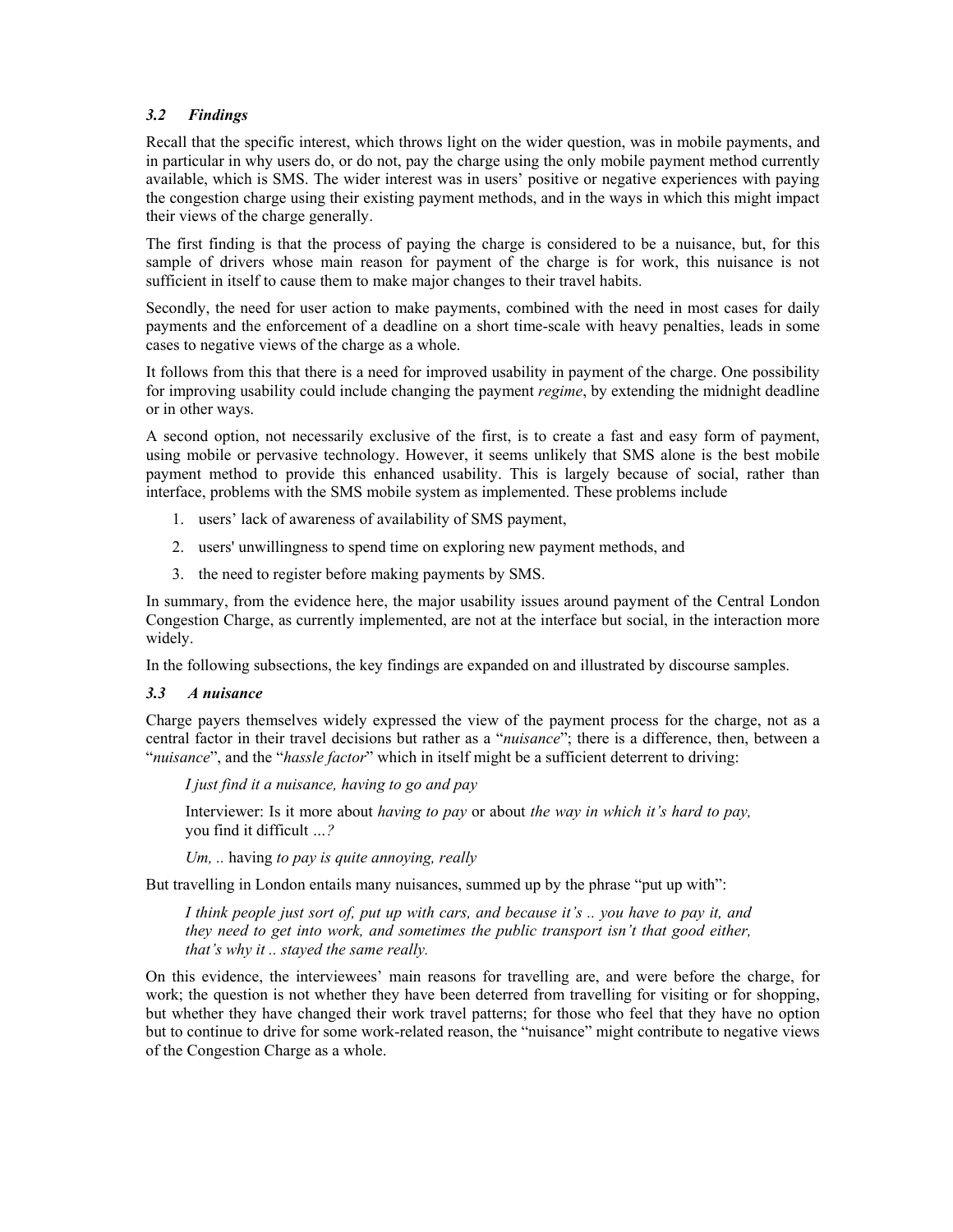#### *3.4 Hassle factor*

For the politicians, on the other hand, there is much discussion as to whether the usability issues around payment of the Congestion Charge, summed up by the construction of the "*hassle factor"*, are leading to changed travel habits since the introduction of the Congestion Charge.

For Steve Norris, the Conservative candidate in the 2004 mayoral election, the "*hassle factor*" is "*a key reason why people are now staying away from central London … not the actual level of the charge*" (Conservative, 2004). A promise to reduce the "*hassle factor*" was one of the key points of the manifesto of Ken Livingstone, the elected Labour Mayoral candidate (The Labour Party, 2004). However, Livingstone strongly resists suggestions that the "*hassle factor*" is part of the basis for the way the Congestion Charge works:

*I have a strong and moral aversion to having an aspect of public policy work on the* basis that you make it unnecessarily difficult. ... you are more likely to make it difficult *for the people who have limited literacy and numeracy skills ….* (Livingstone, speaking to GLA Transport Committee, 2005)

In this sense, the "*hassle factor*" is not specific to any particular payment problems. The politicians' view of the "*hassle factor*", though, is less concerned with the payment interface than with social factors and in particular the payment deadline, and, as is discussed below, this is a view which is largely shared by the charge payers.

### *3.5 Overcoming the hassle factor: mobile payment using SMS*

A central question asked of all respondents was about their use of SMS to make payments, currently the only mobile form of payment of the Congestion Charge available. The SMS payment options are limited, and, as for the other payment channels, it relies on the user to initiate payment; nevertheless, with increasing use of mobile communications and widespread availability it might be expected to be a popular option. Figures from TfL indicate that around 22% (TfL, 2005a) of payments are made in this way. This might seem like a reasonably high percentage, but TfL says that payment by SMS text message is the quickest way to pay (TfL, 2003), and the question for this paper is to consider the role of mobile payment in overcoming the overall usability problems of the charge payment system. Most charge payers are paying in other ways, and the discourses help to understand why this is so.

One reason given is that charge payers see no reason to change from their current payment method (online or at a shop), preferring to pay "*using it how I know"*:

*well, I find it easier online, using it how I know, 'cos I just haven't tried any new methods* 

One respondent suggests that there could be an age-related factor in the use of SMS for payment. That is, payment using SMS is not referred to specifically but is constructed as part of "*those sort of things*"; on this understanding, this user does not use SMS in general so is unlikely to use it for congestion charge payment:

*Oh, no, I don't use any of those sort of things .. I'm too old-fashioned*

However, SMS could be useful, not as the preferred method of payment, but at times when the preferred method is not possible for some reason:

*sometimes it's hard to find a shop. They don't have the shops all around the, you know places, here, but everyone's got their own mobile, you know* 

There is a second, related, factor deterring payment by SMS; this is that it requires pre-registration. The necessity to pre-register in order to use it is one of the issues discouraging its use, as several of the interviewees clearly expressed:

#### *I pay when I come in. It's not worth .. registering with anything*

Registering is also perceived by some users as difficult, and not well-explained. There is also some confusion between registering for SMS payment and for *Fast Track*, and lack of awareness of the SMS payment in general: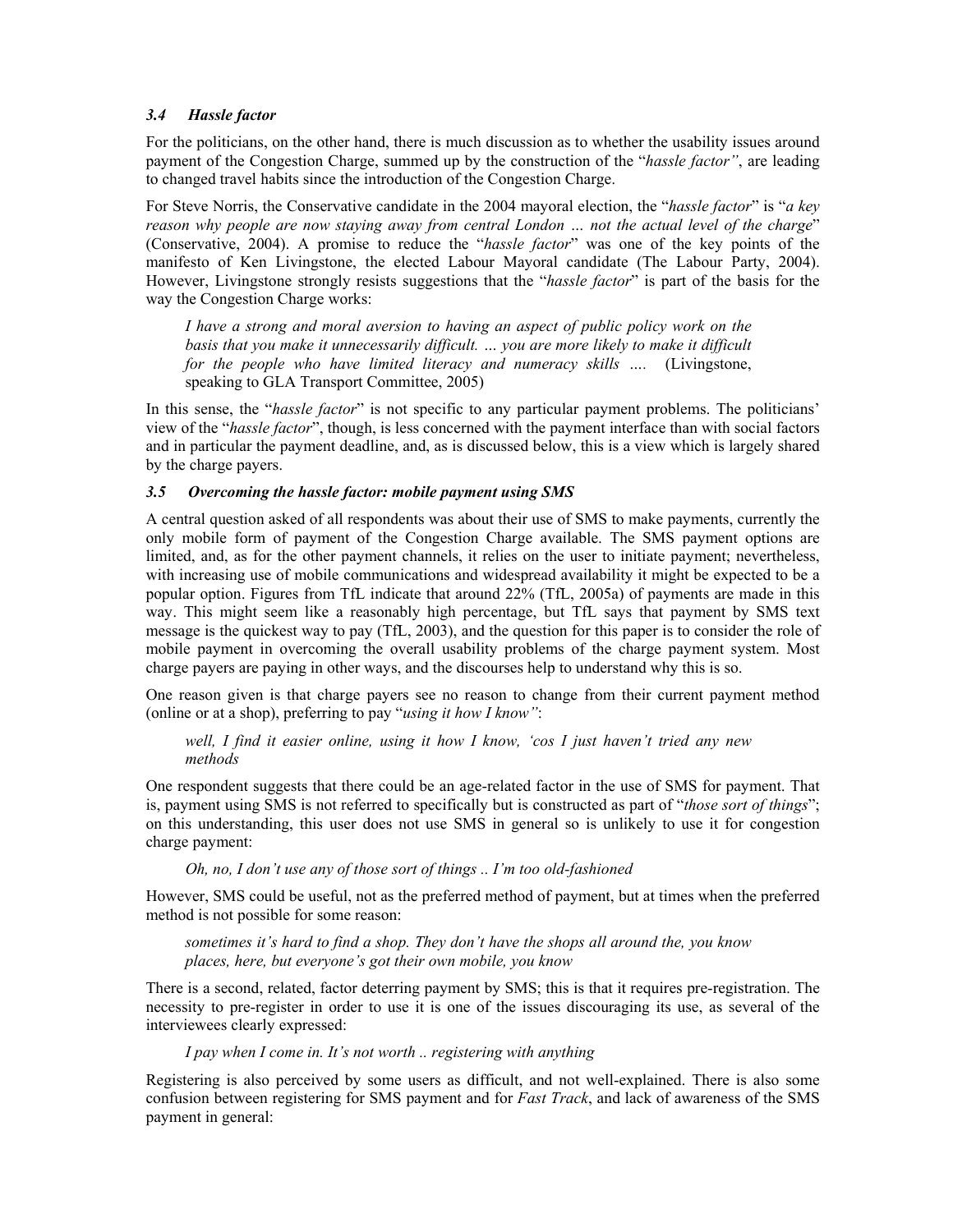*I gave up on it in the end .. at least it's free on the Internet, and I had to find the information on how to do it on the Internet, so it's quicker just to .. carry it on … yeah, 'cos I didn't know how to do it by text anyway* 

However, some said that the registration was fairly easy:

*yeah, but I had a few problems to begin with .. I just .. unsure what to do at certain points* 

There were other issues noted by some interviewees. These include the what some saw as the *unfairness* for charge payers of having to bear the cost of sending SMS messages: "*at least it's free on the Internet*"; some said that security is a problem, but on the other hand regular SMS payers did not see this as an issue.

#### *3.6 Usability as a policy issue: extending the payment deadline*

There is a continuing discussion among politicians around the suggestion that the payment period could be extended; according to some politicians, it is the need to pay by midnight on the day of travel, rather than the demands on charge payers in interaction with the payment system, which is the greatest "hassle" (GLA Transport Committee 2005). Extending the deadline would, though, add another piece of complexity for the payer.

However, the charge payers in this research constructed the question of the midnight deadline rather differently. The issue is not *only* the deadline, but the penalty and the sense of not being treated as an "honest" person:

*sometimes you just, it slips your mind, it's so easy, and then you think at midnight you think, oh, damn, I haven't paid the congestion charge, and you know you're going to get a £40 fine or something … I can see why they do it but .. like for the actual honest person that doesn't like .. it is frustrating* 

For some interviewees, this is just "frustrating", or part of the "nuisance" of payment in general. For others, though, it gives rise to negative constructions of the Congestion Charge more generally. One interviewee expressed similar ideas to the previous example, but rather more explicitly:

*I think, it's just there to catch people out rather than to catch offenders* 

Another interviewee was even more negative, to the point of being "*cynical*", and, explicitly, not only about the payment but about the "*whole exercise*":

*I do, I think, um, a lot of people are quite cynical about the whole exercise, and I think the main reason for that is the deadline, … you get fined, and, I mean, it's quite, sometimes I won't get back until after midnight, you know, if there's a problem* 

The same interviewee, when asked for suggestions for ideas to make payment easier, again expressed negative views, not only of the charge but beyond that to the rather confrontational construction of the "*congestion charge or the mayor of London type*" who "*would not like that*", tending towards a strongly negative construction of the charge as a whole

*I think a top-up system would be a lot better. Obviously I don't think the congestion charge or the mayor of London type would like that, because .. people aren't going to forget and have to pay a fine later on, so it, I mean, call me cynical, but I doubt I'll ever see that come in …* 

### **4 The Congestion Charge as mobile HCI (revisited in the light of the discourses)**

It is important to consider whether the "*hassle factor*" is a central or peripheral consideration in people's travel behaviour in Central London; interaction with the payment systems for the charge must present as few obstacles as possible for the payer. The evidence from this study does not suggest that Norris is correct in his view that the "*hassle factor*" is a "*key reason*" deterring driving in Central London, but nevertheless we have to take seriously Livingstone's "*moral aversion*" to making payment "*unnecessarily difficult*".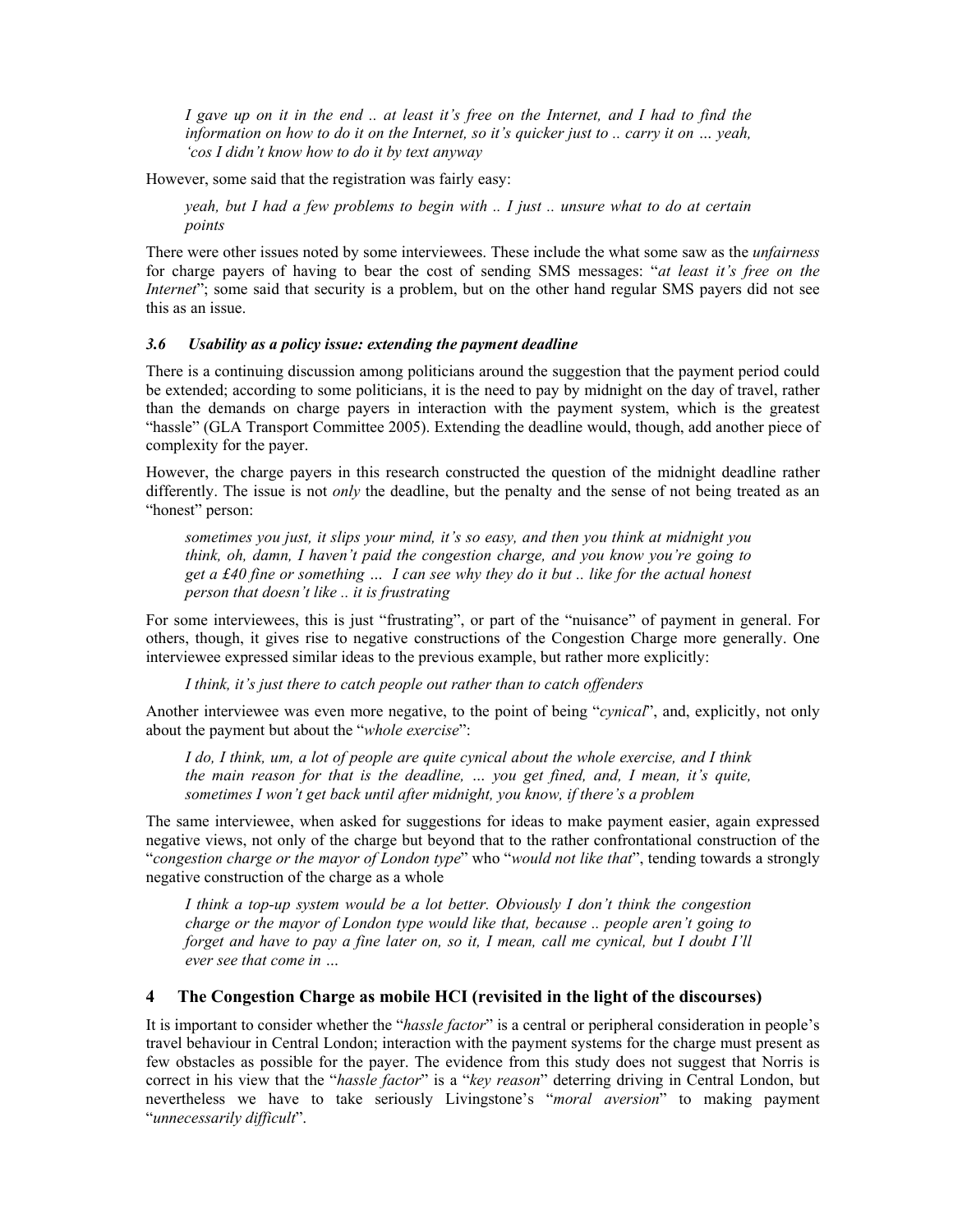We have seen that despite the availability of the current mobile payment system using SMS text messages, there remain usability problems with charge payment. SMS payment is not as widely used as it could be, and the question is to consider why this is so, and what might be appropriate ways to overcoming obstacles to payment.

### *4.1 SMS is not the (only) solution*

As we have seen, factors deterring SMS payment are the need to register, preference for sticking to existing payment methods, and simply not knowing about it. These factors are linked: the need to register discourages switching to SMS as a payment method; lack of clarity means that some people are not sure how to register for SMS, or not sure of what payment options are possible with SMS.

Lack of clarity about how to use SMS payment, as well as the need to register, also tend to negate its usefulness as a *secondary* payment method; that is, several interviewees suggested that while online payment or, perhaps, payment through the call centre or at a shop may be their preferred method of payment, there could be occasions when this is not possible, and that SMS payment is a useful stand-by for such times.

If it is to reduce "hassle", if it is to attract payers from their existing payment methods which have not shown major usability problems and with which they are familiar, and if it is to attract payers who might not use SMS for other applications, then it must be simpler to use, or quicker, or easier, than other payment methods.

However, if SMS payment were possible without the need to register, then this would imply other options being enabled via SMS: at a minimum, allowing the users' credit card details and vehicle registration to be entered. As well as greater complexity for the user, this would introduce security risks.

The current SMS payment method allows only payment for the current day (or current week, for residents claiming the discount); even the flexibility which is already enabled, the option to pay late and the option to pay for a vehicle other than the one registered, adds a level of complexity and does not seem to be well known to charge payers, from the evidence here. Although a number of payers said that they would welcome the possibility of greater flexibility in SMS payment, either to pay for other vehicles (which can be done already) or to pay in advance or for longer time periods, this would, of course, add further complexity. The point is not that this complexity would detract from the simplicity of the existing SMS interface, because this could be an option for the user, but that it is important to consider whether SMS is really a suitable medium for complex transactions.

#### *4.2 Combining SMS with other communication*

Registration effectively removes the complexity and security risk of sending credit card and other details from the mobile (SMS) communication to the relatively secure Internet or phone environments; the interaction is separated into complex and more routine elements. Internet or phone environments are increasingly likely to be mobile themselves, so the question is no longer whether to use mobile or static payment, but whether there are usability advantages in continuing to separate the interactions into (relatively) "rich" information media capable of handling the more complex transactions such as registration and ad-hoc payments, and the use of SMS to handle transactions, such as daily payments, which rarely change. This leads to a consideration of which is the most *appropriate* interface for simple transactions, and which for relatively complex transactions, as well as of different contexts.

Evidence from this study suggests that registration is *itself* seen as a "hassle". This might seem to indicate that there is little enthusiasm among users for the SMS/registration combination; however, this could change if either the registration process were better publicised or made simpler; for example, there is confusion between the registration for SMS payment and registration for the *Fast Track* payment.

Moreover, this is happening in a time of rapid technological change; there is not a dichotomy between rich and simple media, but a spectrum of user interface categories from "economy" (basic mobile phone) to broadband Internet using PC and i-TV, and the merging of different media (3G and4G, as well as SMS with i-TV in gaming, for example (Cereijo Roibás, 2004)).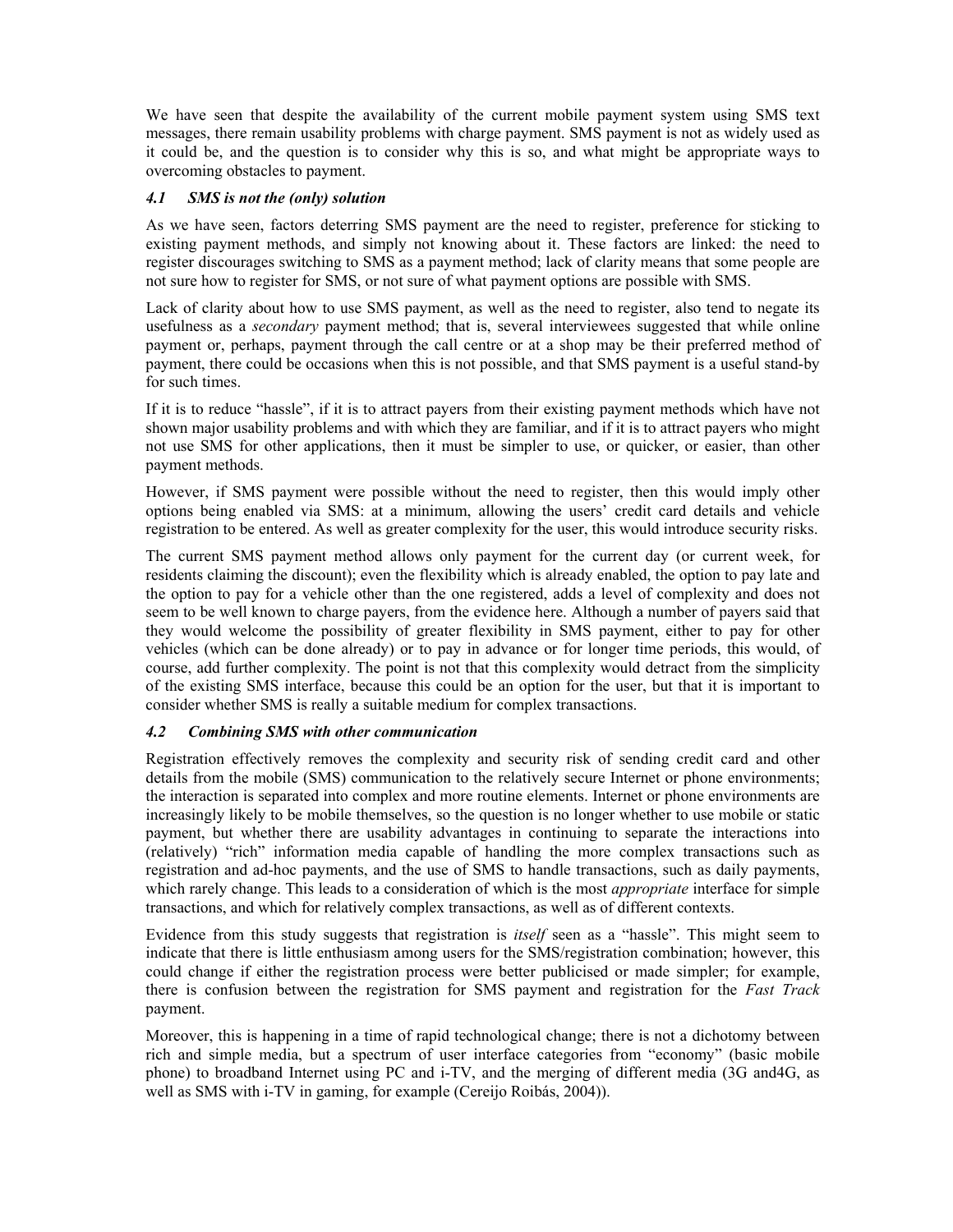### *4.3 Rethinking the hassle factor: beyond interaction*

When interviewees were asked about their ideas for easier payment, their suggestions included automatic deduction from a bank account or from a prepaid balance. These users have understood that the Congestion Charge could, with suitable electronics, be paid automatically in various ways. Other schemes around the world, as has been discussed, use variants of smartcards and tags to operate automated road pricing.

This is where the significance of the London scheme as a *licence* scheme becomes apparent; this is not a billing scheme; it requires some action on the part of the payer in order to make the payment, and this is enforced by penalties. There is a spectrum of possibilities for options which would reduce the need for user action; for example, this does not exclude a licence scheme, since a licence could be enforced electronically by a tag on the vehicle (Government Office for London, 2000).

It is the *combination* of the need to pay daily, the short time-scale, and the high penalty if this is not done, which leads to the very negative discourses of unfairness, of being treated as dishonest, or, in some cases, of cynicism towards the Congestion Charge as a whole. The increase in the charge if paid after 22:00 is also related to the much more severe penalty if the charge is not paid by midnight, since its aim is to discourage late payments.

### **5 Conclusions**

This paper has shown that public policy decisions can have an impact on usability of the systems with which they are implemented; the usability issues raised here are not in the interfaces, but are in detailed design of the interactions and in policy considerations. Usability issues arise not from one aspect of the policy, but from the interaction of several policies. In a similar way, overcoming these usability issues could be addressed by a combination of policy and implementation changes. With such a large and complex system, thoroughgoing policy changes are likely to be difficult and expensive to implement; smaller policy changes and consideration of the most appropriate *combinations* of payment channels seems to be the most practicable path in the medium term; SMS may be a part of this, but it is questioned whether SMS is the most suitable mobile technology. At the same time, social interventions such as widespread advertising to remind drivers of the need to pay can be, and are being, applied, as well as discounted period payments for regular drivers; these go some way to addressing the usability concerns within the present constraints.

Usability failings, in turn, have an impact on public policy. Usability problems which stem from public policy decisions, particularly the reliance on a penalty model combined with a time-scale for payment which is seen by some as unnecessarily short, can be expressed as negative attitudes to the Central London Congestion Charge as a whole.

In the longer term, core policy changes to enhance usability will have to fit within the political, contractual, and practical constraints on such a large and time-critical system in a dense urban context. The existing contract for operation of the Congestion Charge payment scheme remains until 2009; there are unlikely to be major changes, such as allowing a customer account, auto pre-payment, or billing system or introducing *Tag and Beacon* other than on a trial basis, before this time (TfL, 2005c). These policy options, too, will introduce new usability issues, which will have to be carefully considered.<sup>1</sup>

# **References**

- Cereijo Roibás, A. 2004, Novel Scenarios for Pervasive Gaming, *Researching User Engagements with Technology' Workshop,* University of Middlesex, September 2004
- Commission for Integrated Transport. 2004, Congestion charging schemes around the world. http://www.cfit.gov.uk/congestioncharging/factsheets/world/ Last referenced: 26-04-2005.

Conservative. 2004, A Safer London. It can be done. Manifesto. Steve Norris: London mayoral election

Cooper, G. & Bowers, J. 1995, Representing the user: Notes on the disciplinary rhetoric of humancomputer interaction, in *The Social and Interactional Dimensions of Human-Computer Interfaces*, P. J. Thomas, ed., Cambridge University Press, Cambridge, UK, pp. 48-66.